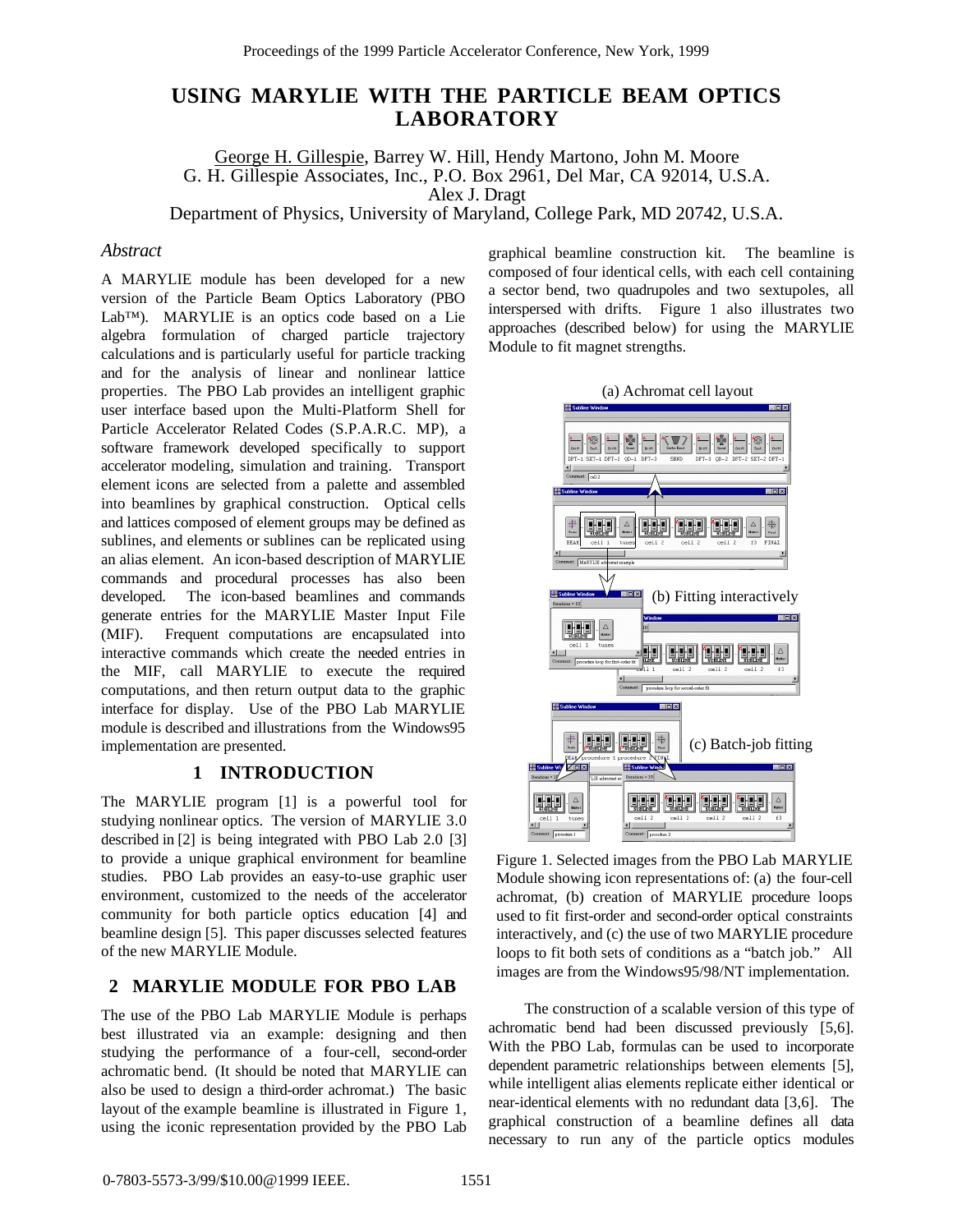installed in the PBO Lab. The PBO Lab takes care of all I/O requirements for each code, with no knowledge required of the user concerning command syntax, file formats, or similar code-specific details.

The principal design tasks are to determine: (a) the quadrupole strengths that are necessary for each cell to have phase advances of 90˚ in both transverse directions (i.e. quarter-wave transformer), and (b) the sextupole strengths that are required to eliminate (second-order) chromatic aberrations. The primary performance studies involve simulating beams with different momentum spreads passing through the beamline. MARYLIE can perform both of these functions (as well as many more). The remainder of this paper illustrates how this is done using the PBO Lab.

## *2.1 Solving Fitting Problems*

Fitting with MARYLIE is done using procedure loops [1]. A procedure loop is readily defined graphically in the PBO Lab: the user selects (with the mouse) a beamline segment containing one or more Marker Pieces, and then chooses the "Create Procedure Loop" option from the Commands menu. The steps are similar to the actions used to interactively create a Map Piece [6]. Figure 1(b) illustrates the selection of elements and creation of the procedure loop for fitting the first-order properties of the achromat. Desired optical conditions are set using Marker Pieces in a procedure loop, while the parameters to be varied are set using "S" buttons in the Piece Windows of elements, similar to those of the PBO Lab TRANSPORT Module [5]. The first Marker Piece is used to specify the desired phase advances for the first cell, and the field gradients of the first two Quad Pieces are selected as variation parameters. MARYLIE uses tunes ν, related to the phase advances  $\mu$  by  $\nu = \mu/(2\pi)$ , so for transverse phase advances of  $\pi/2$  the MARYLIE fitting aims are:

$$
v_x = 0.25
$$
 and  $v_y = 0.25$  (1)

The first-order fit may be carried out interactively, and then the Lie Map coefficients examined to select the largest non-linear terms to minimize as a second step. This is easily done using a graphic display of the polynomial coefficients for a Map Piece of the beamline. The desired fitting conditions for second-order are:

$$
f_3(33) = 0
$$
 and  $f_3(67) = 0$ . (2)

The first procedure loop is removed and a second procedure loop containing all four cells is then defined. This loop is also shown in Figure 1(b), with the aims (2) specified using the Marker Piece at the end of the achromat, and the first two sextupole strengths selected as fitting variables. Alternatively, two separate procedure loops may be created as illustrated in Figure 1(c), to define a single "batch job," which will sequentially carry out both the first- and second-order fitting using a single interactive command.

## *2.2 Comparison of Results to Other Calculations*

The results from MARYLIE may be readily compared to results from any other code integrated with PBO Lab 2.0. The ease of carrying out such comparisons is difficult to over-emphasize. For example, to compare beamline transfer maps or output beam distributions, one simply selects a different sub-menu from the Commands Menu [3] and executes an appropriate command. The PBO Lab takes care of correctly formatting the input to each code, executing the selected command, and displaying the results. Appropriate TRANSPORT fitting constraints equivalent to those given by (1) and (2) are easily defined with PBO Lab [5]:

$$
R_{11} + R_{22} = 0 \text{ and } R_{33} + R_{44} = 0 , \qquad (3)
$$
  
\n
$$
T_{126} = 0 \text{ and } T_{346} = 0 . \qquad (4)
$$

Table 1 summarizes the fitting results obtained for the quadrupole and sextupole field strengths using the MARYLIE and TRANSPORT Modules of PBO Lab 2.0.

| Table 1. Comparison of quadrupole and sextupole fitting results using the MARYLIE and TRANSPORT Modules with    |  |  |  |
|-----------------------------------------------------------------------------------------------------------------|--|--|--|
| PBO Lab 2.0 for the achromatic bend described in reference [5]. Tolerances for all aims were set at $10^{-6}$ . |  |  |  |

| <b>Computation Engine</b>          | Ouadrupole 1 (B')                | Ouadrupole $2(B')$                   | Sextupole 1 (S)                        | Sextupole 2 (S)                                          |
|------------------------------------|----------------------------------|--------------------------------------|----------------------------------------|----------------------------------------------------------|
| <b>MARYLIE</b><br><b>TRANSPORT</b> | $9.6843595$ T/m<br>9.6843590 T/m | $-10.180100$ T/m<br>$-10.180092$ T/m | $T/m^2$<br>107.41<br>$T/m^2$<br>107.04 | $-146.74$ T/m <sup>2</sup><br>$-145.67$ T/m <sup>2</sup> |

## *2.3 Performance Simulations of Beamlines*

Once the fitting tasks are complete, MARYLIE may then be used to simulate the performance of the achromat for different initial beam conditions. Several ray tracing and tracking options are available in MARYLIE. Figure 2 illustrates results using the element-by-element ray tracing command. Six output beam cross sections are shown: three for the achromat with the sextupole correctors turnedoff, and three with the sextupole strengths set to the values given in Table 1. The initial beam for all cases was a 6-D uniformly filled ellipsoid of 1000 particles with semi-axes parameters from Table 1 of reference [7]. Results are shown for three different initial momentum spreads. The second-order achromat performs very well for this beam with a 9% momentum spread, nearly identical to that for a beam with 3% momentum spread, and may be adequate for use with momentum spreads up to 27%, depending upon the application.